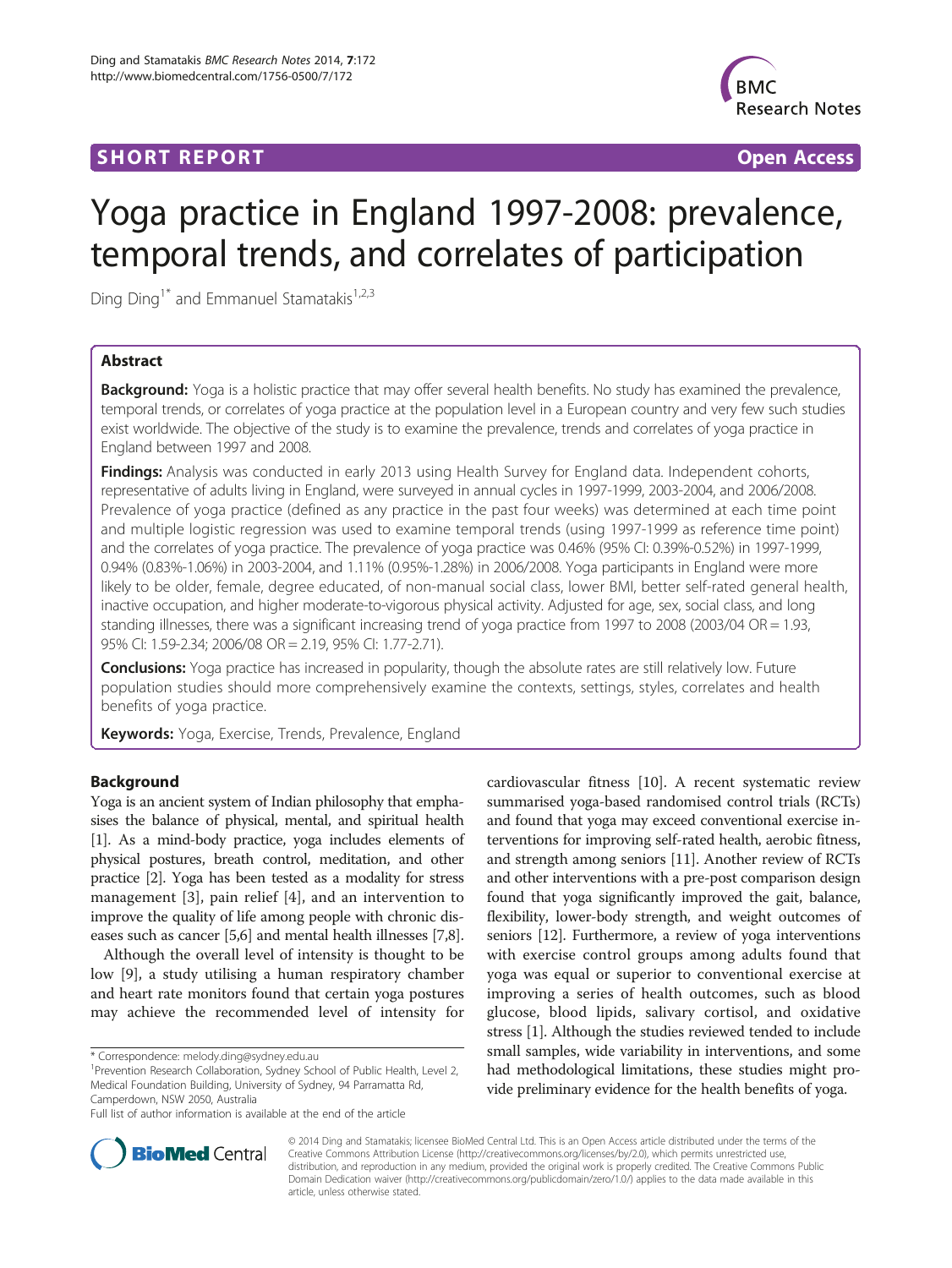Despite the apparent increasing popularity of yoga, no study has examined the prevalence or correlates of yoga practice at the population level in England and very few such studies exist worldwide. The only national data we could identify in the English literature were from the United States, where the estimated prevalence of current yoga practice among adults was 3.7% in 1998 [\[13\]](#page-3-0) and 5.1% in 2002 [\[14\]](#page-3-0). In this study, we used a large population surveillance study to examine the prevalence and trends between 1997 and 2008, and correlates of yoga practice in England.

# Methods

## Sampling and procedures

We used data from the Health Survey for England (HSE), a series of independent annual cohort studies conducted between 1997 and 2008. To improve statistical power for temporal trends analysis we grouped neighbouring years that included physical activity (PA) questions: 1997-1999 (time point 1), 2003-2004 (time point 2), and 2006/2008 (time point 3; no data in 2007). The study sample was recruited using a multistage, stratified, probability design to be representative of adults  $(\geq 16 \text{ years})$  living in England. Details on study design and procedures can be found elsewhere [[15](#page-3-0)]. The study has received ethical approval from the Local Research Ethics Councils.

## Measures

Data were collected by interviewers during household visits and questions enquired about socio-demographic characteristics, self-rated health, doctor-diagnosed chronic diseases, long-standing illness/disability/infirmity, depression (General Health Questionnaire) [\[16](#page-3-0)], and PA. The interviewers also measured height and weight using standard procedures. The PA questionnaire has been broadly used [\[17,18\]](#page-3-0) and described elsewhere [\[19,20\]](#page-3-0). Yoga practice in the last four weeks was assessed through an open-ended question after collecting information on a fixed list of 10 common activities shown on a card: "Have you done any other sport or exercise not listed on this card?"

## Statistical analyses

We calculated the prevalence of yoga practice at each time point and, using multiple logistic regression and 1997-1999 as the referent point, we computed the odds of participation in 2003-2004 and 2006/08. Time trends analyses were adjusted for age, sex, social class and prevalence of long-standing illness. These covariates were selected based on a previous study on sports trends in England as these demographic variables that have changed over time have acted as confounders in the association between activity prevalence and time [\[20\]](#page-3-0). We also used backward stepwise logistic regression to estimate adjusted socio-demographic, personal and health status correlates of yoga participation in the pooled 1997-2008 dataset. Variables tested in the initial model included age, sex, race, social class, educational attainment, occupational physical activity, non-occupational moderate-to-vigorous PA, overweight/obesity (based on body mass index), doctor-diagnosed cardiovascular disease, diabetes, hypertension, depression, and self-rated health.

# Findings

In total, 81,090 respondents had valid data on PA across all time points (n = 38,409 in 1997-1999; n = 27,580 in 2003-2004; and n = 15,101 in 2006/2008). A total of 603 respondents reported yoga practice in the last four weeks  $(n = 175$  in 1997-1999; n = 260 in 2003-2004; n = 168 in 2006/2008). The prevalence of current yoga practice was 0.46% (95% CI: 0.39%-0.52%) in 1997-1999, 0.94% (0.83%-1.06%) in 2003-2004 and 1.11% (0.95%-1.28%) in 2006/2008. Among participants, the mean frequency and total volume of yoga practice was  $1.8 \pm 1.9$  (median/ IQR: 1.0/1.3) times/week and 104 ± 218 (median/IQR: 69/60) minutes/week, respectively.

Across the three time points in the unadjusted analyses, yoga participants in England were more likely to be female, of non-manual social class and degree educated (Table [1](#page-2-0)). There was no significant difference in the age and race (white %) between participants and non-participants. Compared to non-participants, a lower percentage of yoga participants reported having doctor-diagnosed cardiovascular disease, diabetes, hypertension, obesity, and not good self-rated health. There was no difference in the prevalence of depression between participants and non-participants. Yoga participation was linked to lower occupational PA but higher non-occupational overall, moderate-to-vigorous, and vigorous PA. In the adjusted multivariable model using the pooled 1997-2008 dataset, being in older age groups (30-49 and  $50+$  years of age vs. 16-29 years;  $OR = 1.56$  and 1.96, respectively,  $p < 0.001$ ), being female (OR = 7.41,  $p < 0.001$ ), non-manual social class (OR = 1.70,  $p < 0.001$ ), having a degree (OR = 2.30,  $p < 0.001$ ), being obese (OR = 0.37,  $p < 0.001$ ), having self-reported health (OR = 1.54,  $p = 0.009$ ), inactive occupation (OR = 1.38,  $p = 0.025$ ), and higher non-occupational moderate-to-vigorous PA ( $OR = 1.01$ ,  $p = 0.003$ ) were correlates of yoga practice. Race, cardiovascular disease, diabetes, hypertension, and depression were not significant in the adjusted model.

Adjusted for age, sex, social class, and long standing illness, there was a significant increasing trend of yoga practice from 1997-1999 to 2006/2008. Adjusted odds for yoga practice in 2003-2004 (OR = 1.93, 95% CI: 1.59, 2.34, p < 0.001) and 2006/2008 (OR = 2.19; 95% CI: 1.77, 2.71,  $p < 0.001$ ) were considerably higher than that in 1997-1999.

## **Discussion**

To our knowledge, this study is the first to examine the prevalence, temporal trends, and correlates of yoga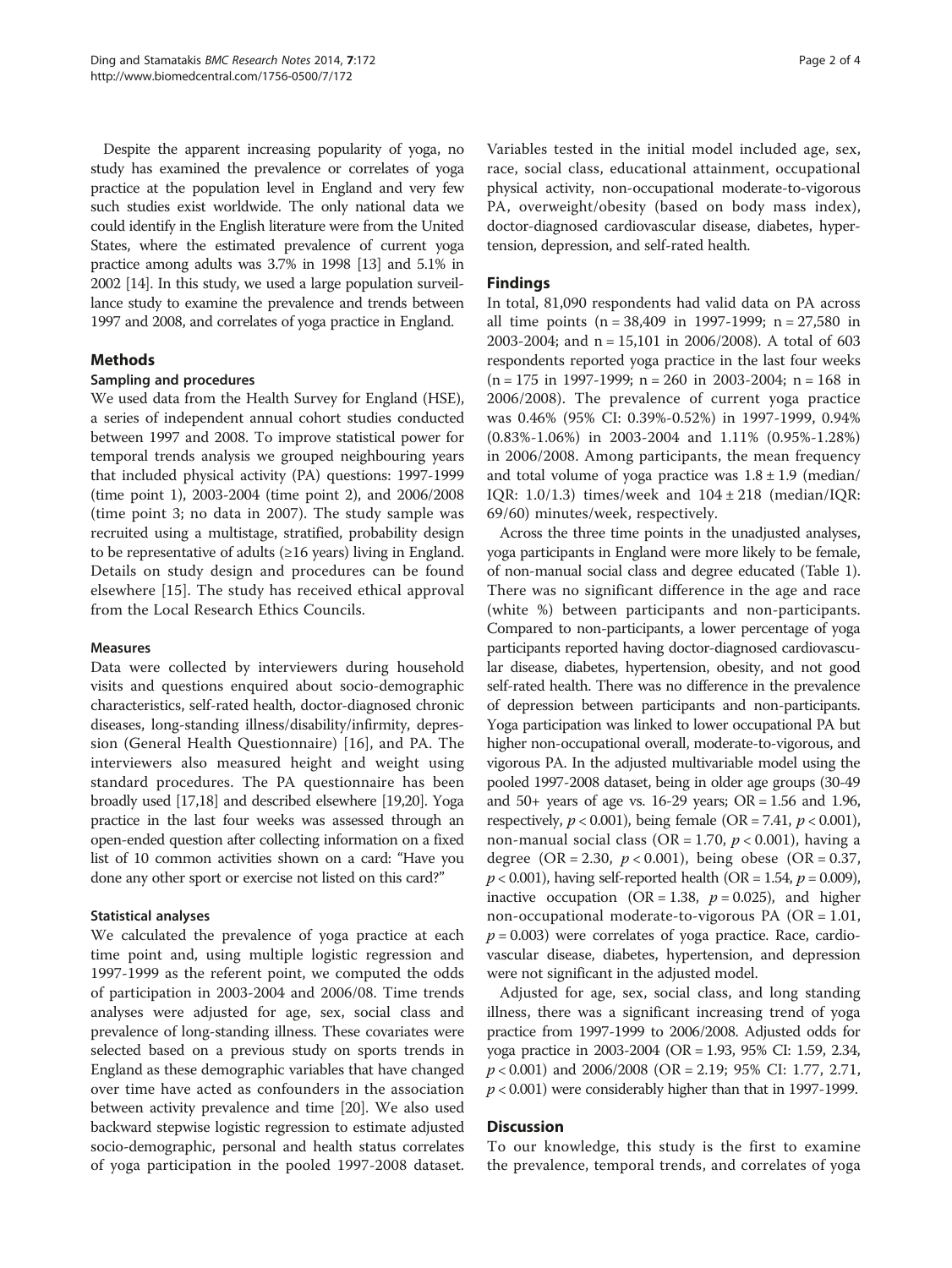|                                                                   | Yoga practice   |                  | p       |
|-------------------------------------------------------------------|-----------------|------------------|---------|
|                                                                   | Yes $(n = 603)$ | No $(n = 80487)$ |         |
| Age (yr), mean (95% CI)                                           | 46.7            | 46.5             | 0.935   |
|                                                                   | (45.5, 47.9)    | (46.5, 46.8)     |         |
| Female (%)                                                        | 88.4            | 54.8             | < 0.001 |
| White (%)                                                         | 83.3            | 80.7             | 0.065   |
| Non-manual social class (%)                                       | 76.3            | 50.5             | < 0.001 |
| Tertiary degree or higher (%)                                     | 32.8            | 14.9             | < 0.001 |
| Having physician diagnosed                                        |                 |                  |         |
| Diabetes (%)                                                      | 2.3             | 5.4              | 0.001   |
| Hypertension (%)                                                  | 14.3            | 17.9             | 0.016   |
| Cardiovascular disease (stroke, IHD, angina; %)                   | 2.6             | 6.4              | 0.019   |
| Obese (BMI > 30 kg/m <sup>2</sup> ; %)                            | 8.8             | 18.4             | < 0.001 |
| Self-rated health (fair/bad/very bad; %)                          | 16.4            | 26.7             | < 0.001 |
| Depression (%)                                                    | 14.2            | 14.9             | 0.352   |
| Active at work (%)                                                | 15.4            | 26.0             | < 0.001 |
| Total non-occupational PA (min/week), median (IQR)                | 300 (416)       | 147 (343)        | < 0.001 |
| Moderate-to-vigorous non-occupational PA (min/week), median (IQR) | 185 (355)       | 98 (287)         | < 0.001 |
| Vigorous non-occupational PA (min/week), median (IQR)             | 0(75)           | 0(15)            | < 0.001 |

#### <span id="page-2-0"></span>Table 1 Characteristics of the health survey for England sample by yoga practice status from1997 to 2008

practice among a population representative sample in a European country, while taking into account a plethora of potential PA covariates. Although absolute rates of yoga practice in England were low even in the most recent years, there seems to be an upward trajectory over time.

The prevalence of yoga practice in England was much lower compared to that found in two American studies based on nationally representative samples [\[13,14](#page-3-0)]. However, the prevalence rates in the two countries are not comparable due to several reasons. First, the American studies defined current yoga practice as any practice in the last 12 months while our study asked about yoga practice in the last 4 weeks. Second, because in HSE yoga practice was measured based on an open-ended question, respondents were more subject to recall bias and less likely to be prompted to report recent yoga practice. Third, the HSE yoga question was asked in a context of sports and exercise; therefore respondents who practiced less active components of yoga (e.g., breath control, meditation) might not report yoga practice as an exercise. It is reasonable to assume that the measure of yoga in HSE was conservative and likely to capture those who practice an active style of yoga on a regular basis. Compared to other forms of PA in the same HSE cohorts, yoga practice in England was a lot less common than activities such as cycling, running, team sports, and fitness/gym, but more common than martial arts and outdoor water sports [[20\]](#page-3-0).

Demographic characteristics of yoga participants in the current study are similar to those in the American studies

[[13,14](#page-3-0)] and a German study of internal medicine patients [[21](#page-3-0)]. A typical yoga participant is female, college graduate, and of higher social class. Yoga participants in the current study were also more physically active and less obese. Similar to American yoga participants [\[13,14](#page-3-0)], English yoga participants were also more likely to have good or excellent self-rated health compared to non-participants. Compared with the German study which found a higher prevalence of anxiety among patients who practiced yoga, English yoga participants did not seem to differ from nonparticipants in mental health status as measured by the General Health Questionnaire.

## Conclusions

Yoga practice in England has increased in popularity over the last 15 years, although absolute participation rates are still low. Yoga participants are more likely to be female and tend to broadly have the socio-demographic and health status characteristics of other recreational sports [[19](#page-3-0)]. Despite yoga's increasing popularity and potential health benefits, it is extremely understudied compared to more conventional physical exercises and therapeutic practices [\[10](#page-3-0)]. Given that yoga may benefit human health holistically in ways beyond the traditional western "intensity-focused" exercise paradigm [\[1\]](#page-3-0), future population studies should capture yoga practice in more detail, including contexts, settings, and styles.

#### Competing interests

Ding and Stamatakis have no conflict of interest to report.